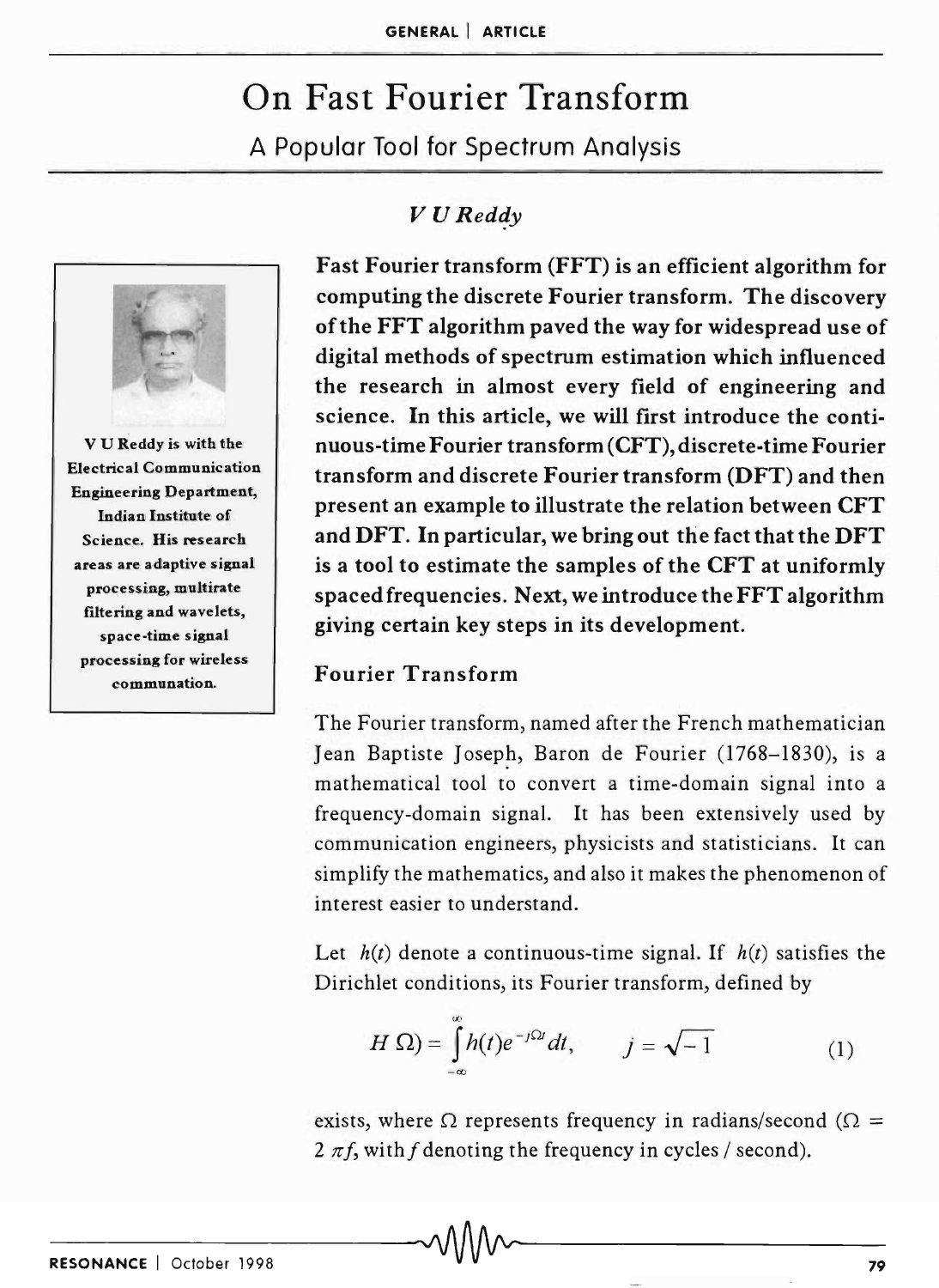Suppose we sample the signal *h(t)* with the spacing between any two consecutive samples as *T* seconds. Let *h(nT)* denote the discrete-time signal obtained by sampling. Here, we assume that *T* is chosen in accordance with the sampling theorem which guarantees the recovery of the signal *h(t)* from its sampled version. The Fourier transform of the discrete-time signal is given by

$$
H(\omega) = \sum_{n=-\infty}^{\infty} h(nT)e^{-j\Omega nT} = \sum_{n=-\infty}^{\infty} h(nT)e^{-j\omega n}
$$
 (2)

where  $\omega (= \Omega T)$  denotes normalised frequency in radians. It is easy to see from (2) that

$$
H(\omega + 2n\pi) = H(\omega) \tag{3}
$$

where *n* is any integer. Equation (3) shows that  $H(\omega)$  is a periodic function in  $\omega$  with period  $2\pi$ . We now present the relation between the Fourier transforms of the continuous-time signal and its discrete-time version with an example.

Suppose  $H(\Omega)$  is as depicted in Figure 1a. Then Figure 1b depicts the Fourier transform of the discrete-time signal  $h(nT)$  on



Figure1a. (top) Fourier transform of h(t) Figure1b. (bottom) Fourier transform of h(nT) (on normalised frequency scale)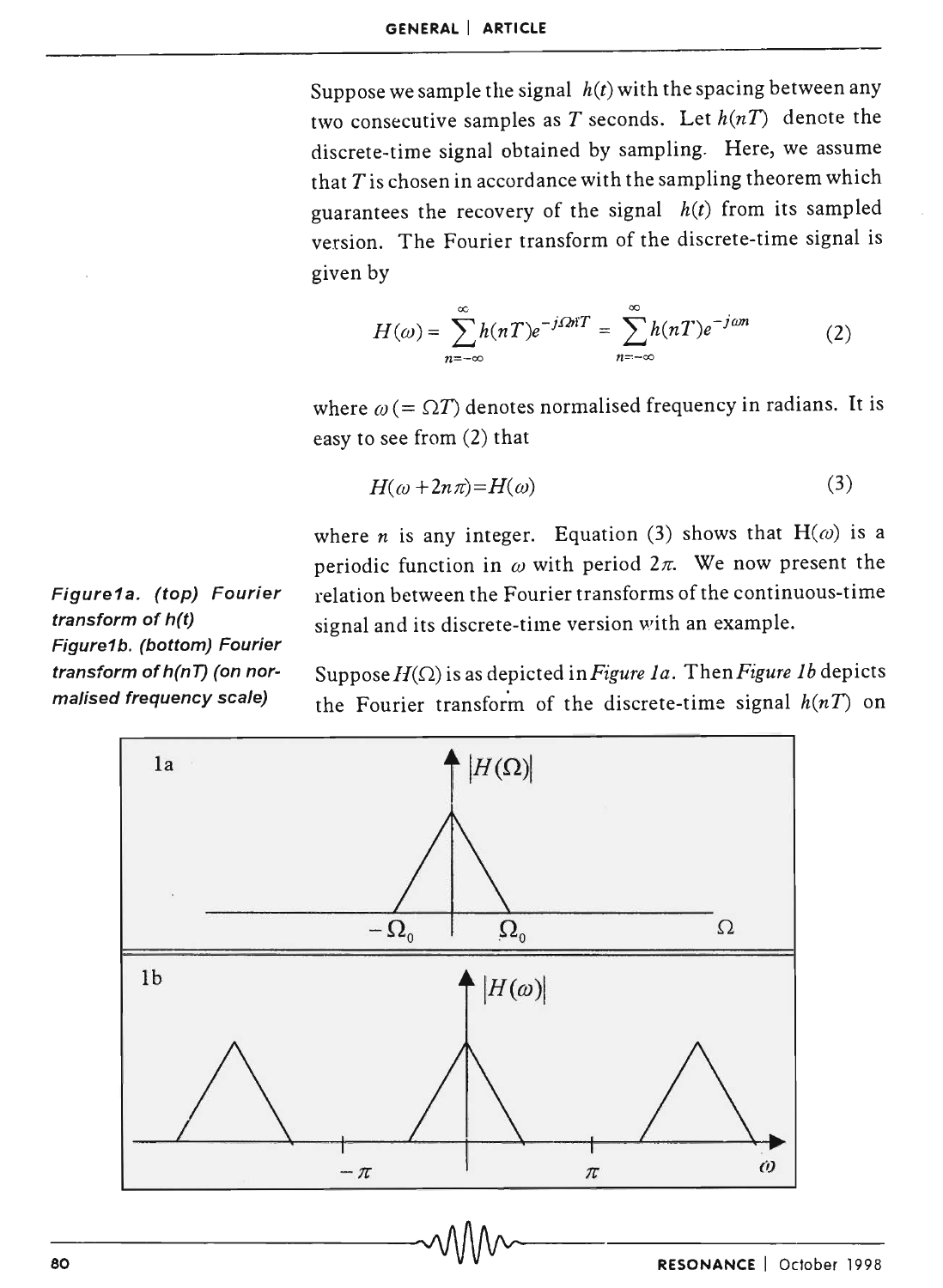

normalized frequency scale while *Figure Jc* shows it on absolute frequency scale. In the representation of *Figures* 1 *band* 1 c, there is an implicit assumption that the sampling frequency  $\Omega$ , is more than  $2\Omega_0$ .

Figure 1(c). Fourier transform of h(nT) (on absolute frequency scale).

### Discrete Fourier Transform

We now introduce discrete Fourier transform (DFT). Suppose  $h(nT)$  is a finite-duration sequence of N samples and we denote it by  $h(nT)$ ,  $0 \le n \le N-1$ . (If  $h(nT)$  is an infinite-duration sequence, we can choose *N* samples of this by truncating it. We will comment on the implication of this truncation later). Construct a periodic sequence  $\widetilde{h}(nT)$  by periodically extending  $h(nT)$  such that

$$
\widetilde{h}\left((n+kN)T\right) = h(nT) \text{ for } 0 \le n \le N-1 \tag{4}
$$

where  $k = ...,-2,-1,0,1,2,...$  We can then use discrete Fourier series representation for  $\widetilde{h}(nT)$ , analogous to continuous-time periodic signals. Let  $H(k/NT)$  denote the discrete Fourier series coefficient corresponding to the frequency *21lk/NT.* Since *NT* is the fundamental period, we can write

$$
\widetilde{h}(nT) = \sum_{k} H(k/NT).e^{\frac{j2\pi k}{NT} \cdot nT}
$$
\n(5)

Here we develop the DFT through discrete Fourier series representation.

and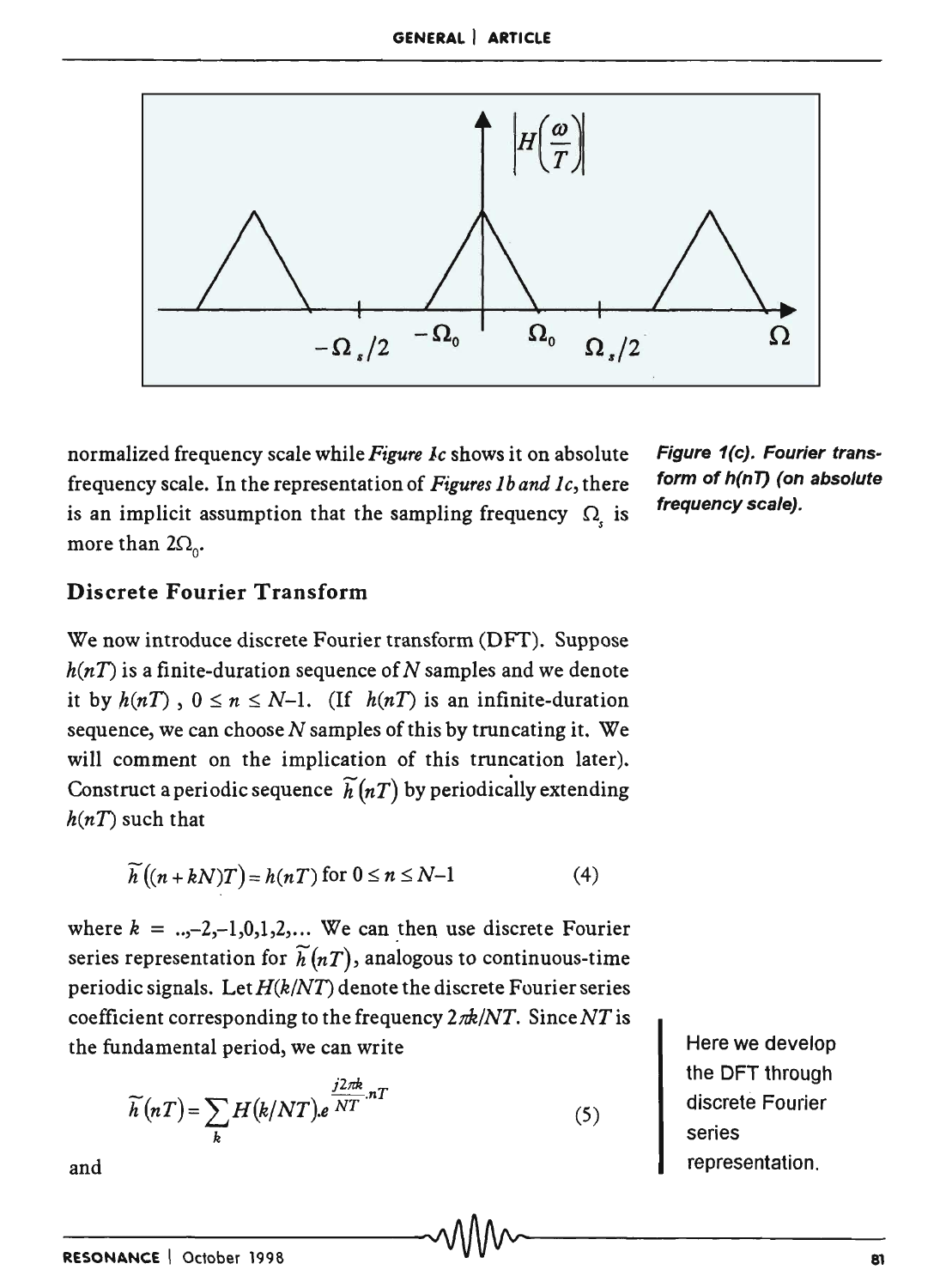$$
H(k/NT) = \sum_{n} \widetilde{h}(nT) e^{\frac{-j2\pi k}{NT} nT}
$$
 (6)

To determine the range of values over which the summations are to be carried out, consider the following. From (6), we note that

$$
H((k+N)/NT) = H(k/NT). \tag{7}
$$

This suggests that the discrete Fourier series coefficients  $H(k/NT)$  are periodic with period N. In view of this fact and the relation (4), the summations in (5) and (6) are from 0 to  $N-1$ . Since  $\widetilde{h}(nT)$  is periodic with period *N*, we choose the first *N* samples, i.e.,  $0$  to  $N-1$ , and in view of (4) they are identical to  $h(nT)$ . Thus (5) and (6) can be expressed as

$$
h(nT) = \frac{1}{N} \sum_{k=0}^{N-1} H(k/NT)e^{\frac{j2\pi nk}{N}}, n = 0, 1, ..., N-1
$$
 (8)

$$
H(k/NT) = \sum_{n=0}^{N-1} h(nT)e^{-j2\pi nk}, k = 0, 1, ..., N-1
$$
 (9)

where we have introduced a normalizing factor *liN* in the relation for  $h(nT)$ . This factor is inserted so that when we substitute for  $H(k/NT)$  in the RHS of (8) and simplify, we get  $h(nT)$ , same as the LHS. Note that this factor can be inserted in the relation for  $H(k/NT)$  instead, or we can insert a factor  $1/\sqrt{N}$ in both the relations.

Equations (8) and (9) constitute the so-called discrete Fourier transform (DFT) pair, and drawing the analogy from the continuous-time Fourier series, we can treat (8) as the synthesis equation and (9) as the analysis equation. We now present some examples to illustrate the various steps involved in going from continuous-time Fourier transform to DFT and how they are related to each other.

Consider *Figure* 2 which shows the various steps involved in the case of a time-limited waveform [1]. The left half of the figure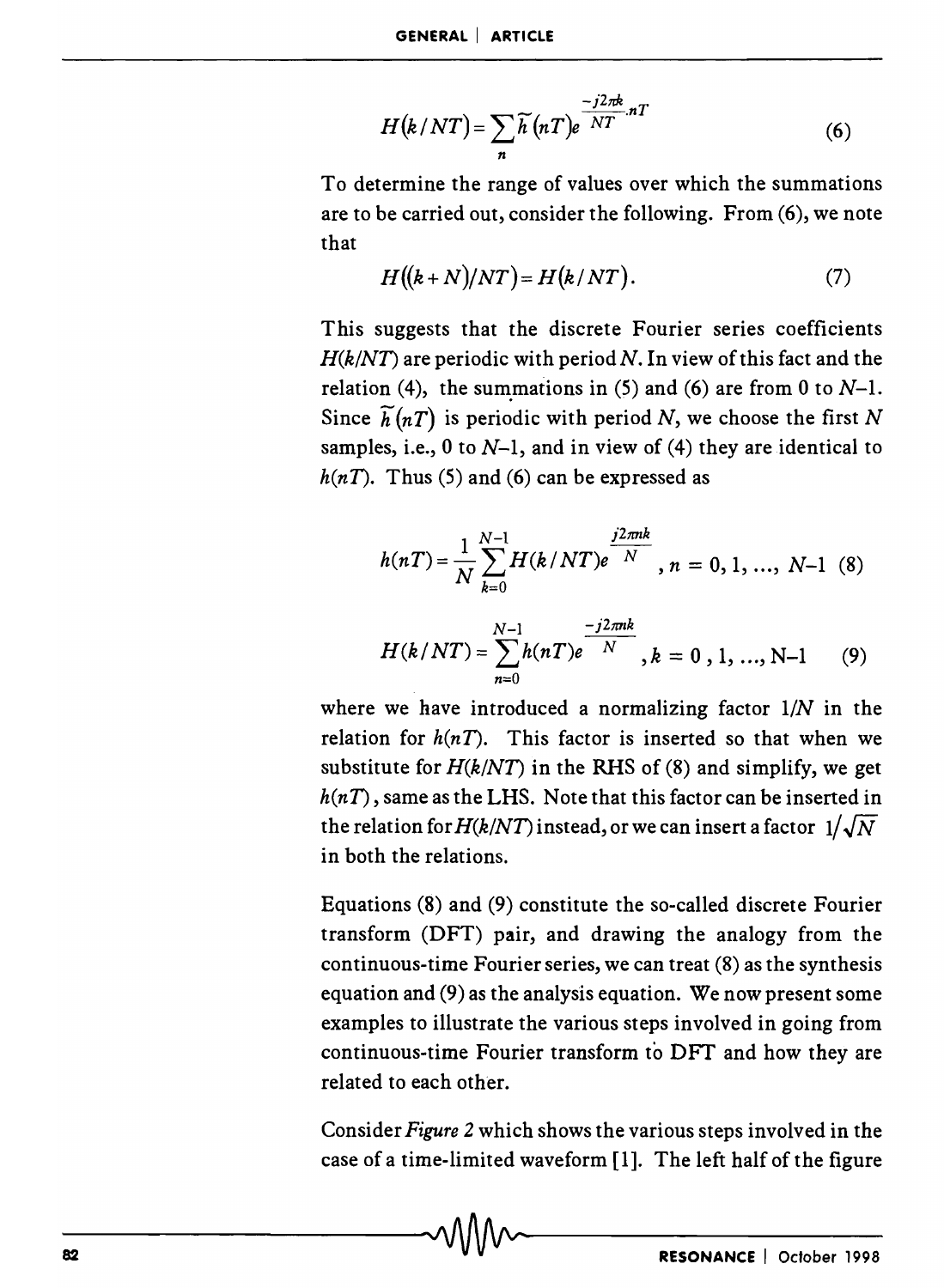GENERAL | ARTICLE



Figure 2. Discrete Fourier transform of a time-limited waveform. (From E 0 Breigham, The Fast Fourier Transform, Prentice Hall Inc., 1974)

 $\sim$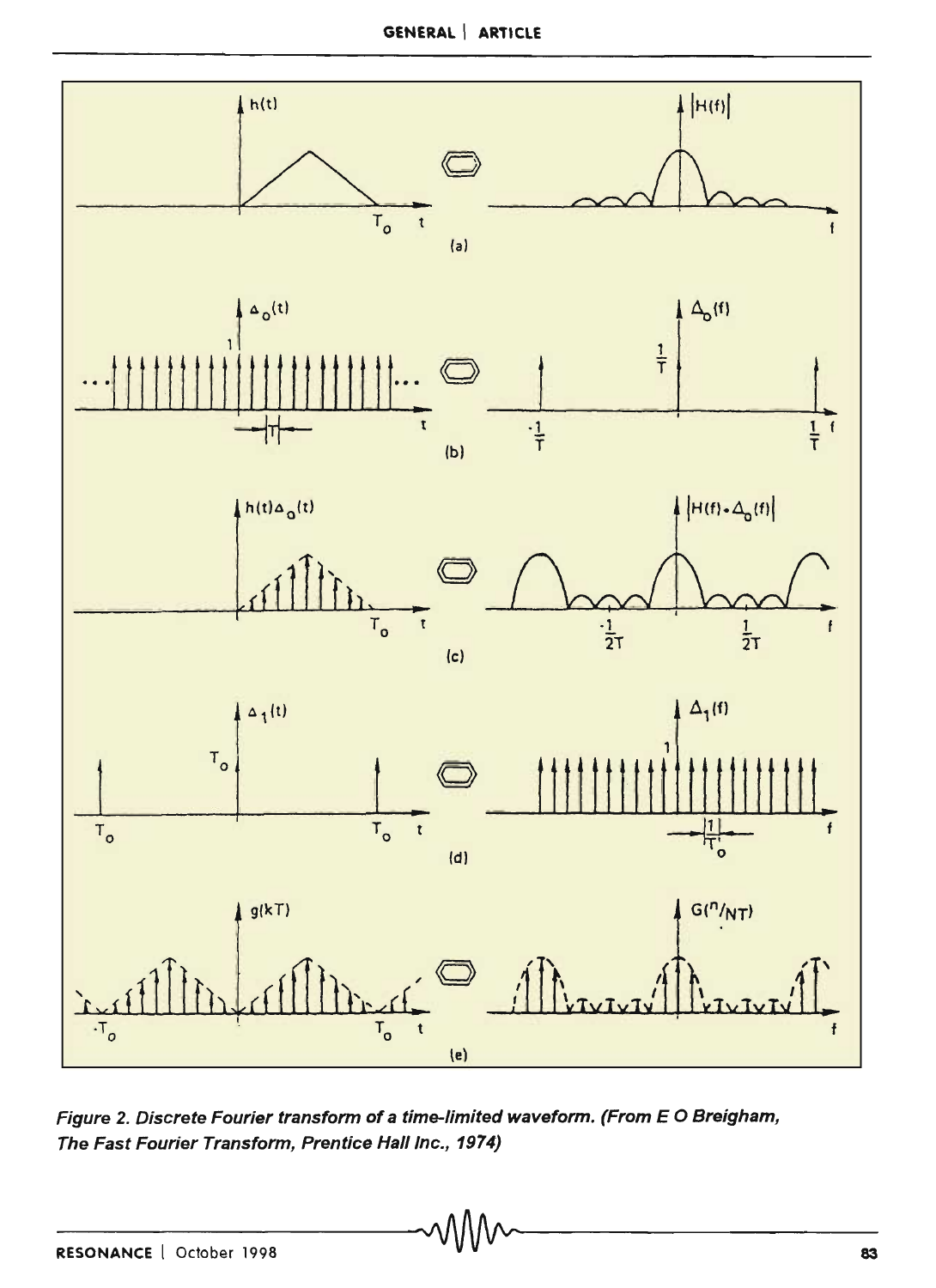The OFT is used to estimate the Fourier transform of the given continuous-time signal at uniformly spaced frequences.

depicts the time-domain signals while the right half gives their corresponding frequency-domain versions. If  $h(t)$  is time limited, its Fourier transform is not band-limited. Consequently, sampling process results in aliasing in the frequency domain. Here, the periodic impulse train shown in *Figure 2b* is the sampling signal. Now, the periodic extension of discrete-time sequence shown in *Figure 2e* can be viewed as the convolution of the signal in *Figure 2c* with that of *Figure 2d*. This operation is equivalent to multiplication of the Fourier transform of the  $h(t)\Delta_0(t)$ with that of  $\Delta_i(t)$  and the result is shown in the right half of *Figure 2e.* The discrete Fourier series coefficients *G(n/NT),* in one period, are the DFT coefficients of  $h(t)\Delta_0(t)$ . Note that the coefficients *G(n/NT),* in one period, provide the estimates of the samples of the Fourier transform of the original continuoustime waveform. How good these estimates are (i.e., how close the coefficients *G(n/NT)* are to the samples of the Fourier transform of  $h(t)$ ) depends on several factors, the discussion of which is outside the scope of this article. In any case, the DFT is a tool to estimate the Fourier transform of the given continuous-time signal at uniformly spaced frequencies in the interval  $-\Omega$ , /2 to  $\Omega$ , /2.

If the given continuous-time signal is not time limited, we need to truncate the discrete-time sequence. This truncation results in smearing of the Fourier transform of the discrete-time sequence and as a result, the DFT coefficients of the resulting finite duration sequence are poorer estimates of the samples of the Fourier transform of the continuous-time signal. The inquisitive reader may refer to figure 6.8 in [1]. We will now introduce the fast Fourier transform algorithm giving certain key steps in its development.

# Fast Fourier Transform

For convenience, we express the finite duration discrete-time sequence and the DFT coefficients given in (8) and (9) as,

$$
h(n) = \frac{1}{N} \sum_{k=0}^{N-1} H(k) W_N^{-nk}, n = 0, 1, ..., N-1
$$
 (10)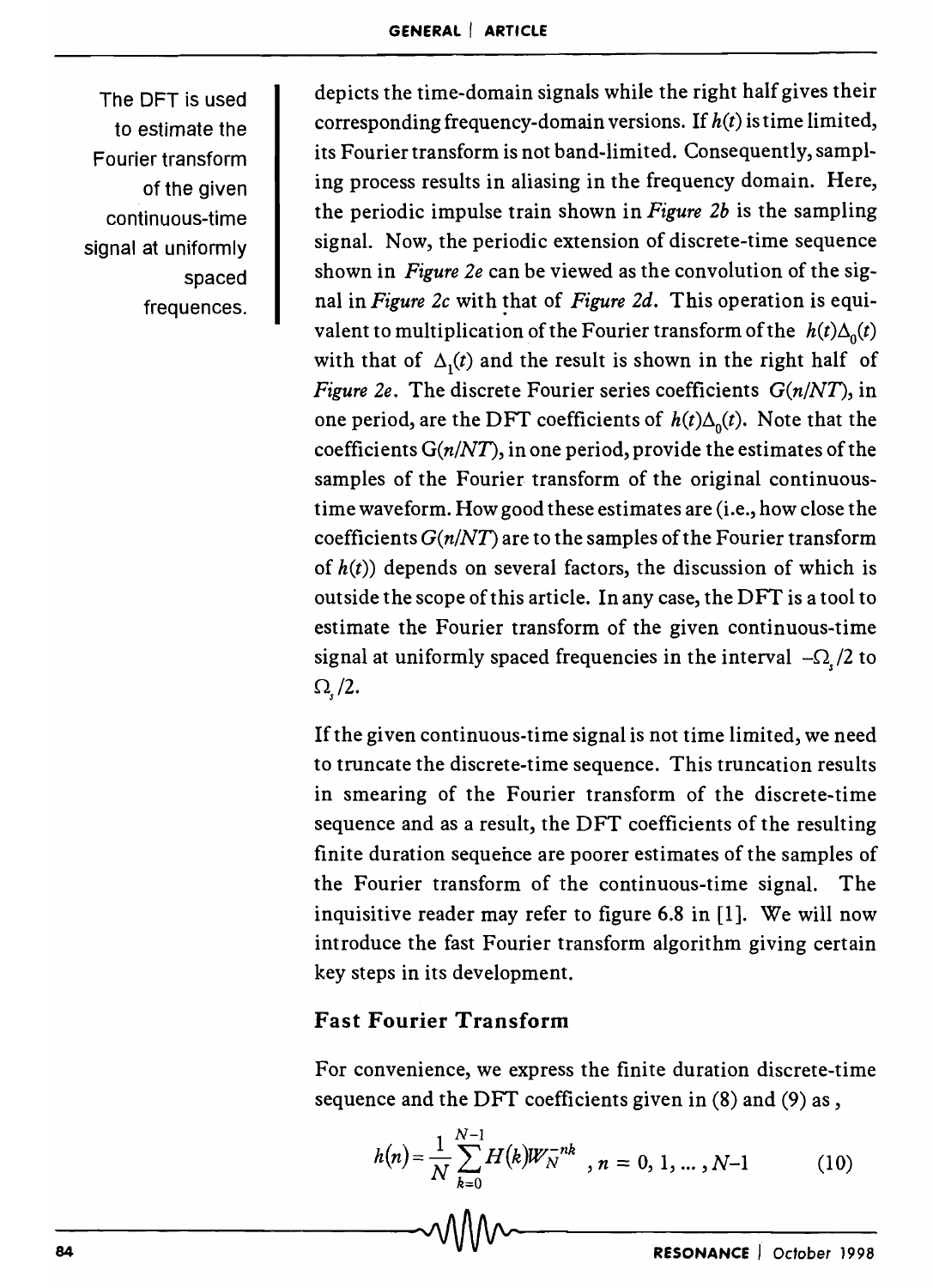$$
H(k) = \sum_{n=0}^{N-1} h(n) W_N^{nk}, k = 0, 1, ..., N-1
$$
 (11)

where  $W_N = \exp\left(\frac{-j2\pi}{N}\right)$  Consider (11). The direct evaluation

of (11) (or (10) ) requires  $N^2$  multiplications and  $N(N-1)$ additions. If we assume  $N \geq 1$  then the number of additions required can be taken as  $N^2$ . Suppose,  $H(n)$ ,  $n = 0,1,...,N-1$ , is a sequence of complex-valued samples. The number of complex multiplications and complex additions grow exponentially with N. If we wish to compute the DFT in real time, as may be required in some practical applications, we may have to limit the values of  $N$  for want of computational power. However, the underlying application may not permit this. This necessitated the search for techniques to cut down the number of arithmetic operations (additions and multiplications).

Most approaches to improving the efficiency of the computation of the DFT exploits the following special properties of the quantities  $W_N^{kn}$  :

> $W_N^{k(N-n)} = (W_N^{kn})^*$  Property 1  $W_N^{kn} = W_N^{k(n+N)} = W_N^{(k+N)n}$  Property 2

Using the first property, the number of multiplications can be reduced by approximately a factor of 2. The second property, which is the periodicity of the complex sequence  $\cdot W_N^{kn}$  can be used in achieving significantly greater reductions of the computations.

In 1965, Cooley and Tukey [2] published an algorithm for the computation of the DFT which is applicable when  $N$  is a composite number, i.e., when  $N$  is a product of two or more integers. Subsequently, several computational algorithms have been discovered and all these algorithms have come to be known as fast Fourier transform (FFT) algorithms. We may point out here that though the discovery of FFT algorithm is attributed to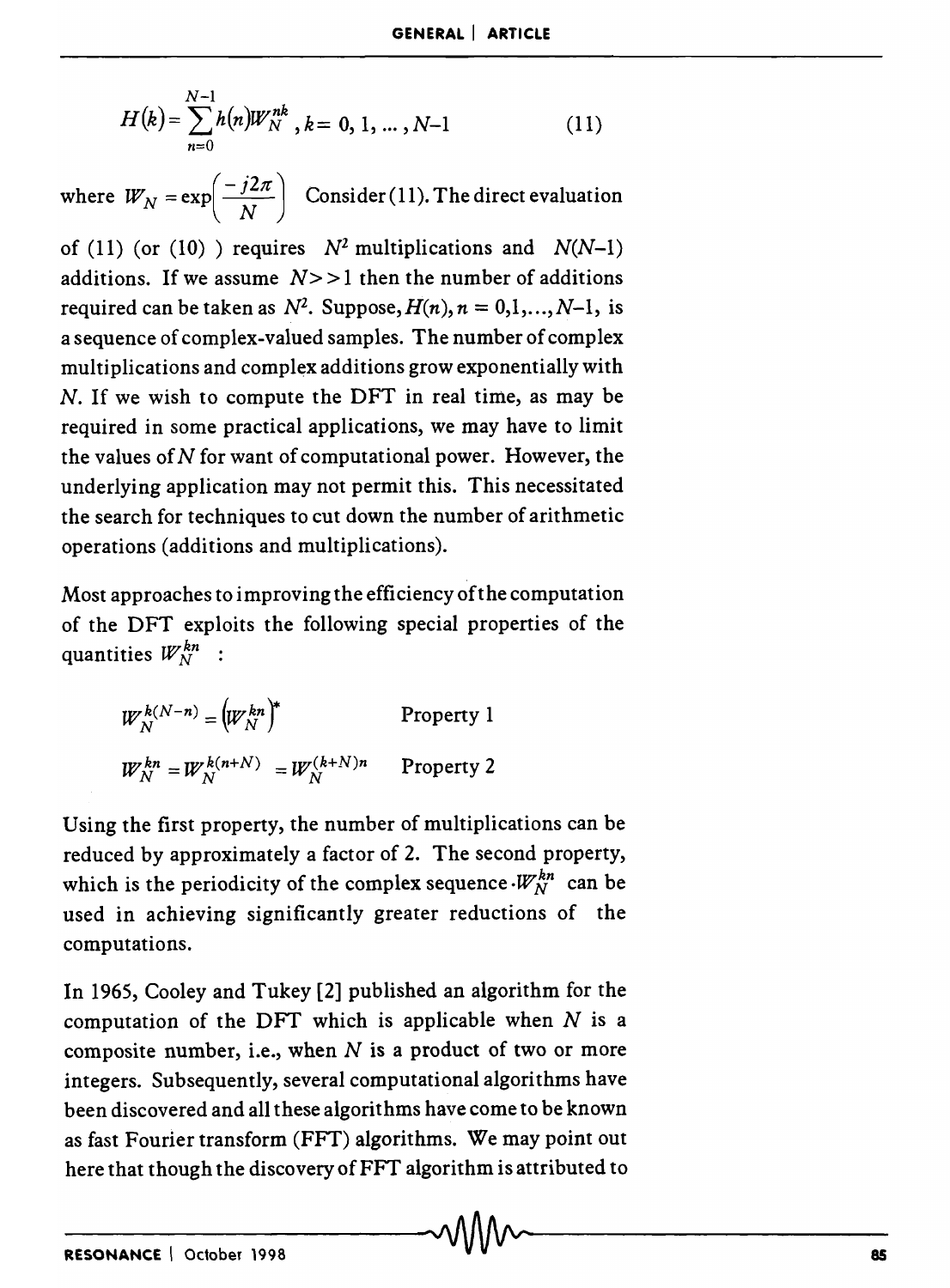The FFT is not a transform like CFT or OFT; it is a fast algorithm for computing the OFT.

Cooley and Tukey, similar computationally efficient algorithms have been known and used earlier. The interested reader may refer to [2]. We now develop the FFf algorithm for the special case when  $N=2^m$ , where *m* is an integer.

Since *N* is an even integer, we can decompose the sequence into two subsequences, one consisting of the even numbered points and the other odd-numbered points. Then, *H(k)* can be expressed as

$$
H(k) = \sum_{n=\text{even}} h(n)W_N^{nk} + \sum_{n=\text{odd}} h(n)W_N^{nk}
$$
  

$$
= \sum_{r=0}^{N} h(2r)W_N^{2rk} + \sum_{r=0}^{N-1} h(2r+1)W_N^{(2r+1)k}
$$
  

$$
= \sum_{r=0}^{N-1} h(2r)(W_N^2)^{nk} + W_N^k \sum_{r=0}^{N-1} h(2r+1)(W_N^2)^{nk}
$$
 (12)

Note that  $W_N^2 = e^{-j2\pi.2 \over N} = e^{\frac{-j2\pi}{N/2}} = W_{N/2}$ . Using this in (12) and denoting  $a(r)=h(2r)$  and  $b(r)=h(2r + 1)$ , we can express

$$
H(k) = \sum_{r=0}^{N-1} a(r) W_{N/2}^{rk} + W_N^k \sum_{r=0}^{N-1} b(r) W_{N/2}^{rk} = A(k) + W_N^k B(k)
$$
 (13)

where  $A(k)$  and  $B(k)$  are the  $N/2$  -point DFTs of  $a(r)$  and  $b(r)$ . Recall that  $L$ -point DFT is periodic with period  $L$ . Hence, we can obtain the *N* DFT coefficients  $H(k)$ ,  $k = 0, 1, ..., N-1$ , from

$$
H(k) = A(k) + W_N^k B(k), \quad k = 0, 1, ..., N/2 - 1 \quad (14a)
$$

$$
H(k+N/2) = A(k) + W_N^{k+N/2} B(k), \quad k = 0, 1, ..., N/2 - 1
$$
\n(14b)

To see if we have made any savings by going through this step, consider  $N=32$ . The direct computation requires 1024 additions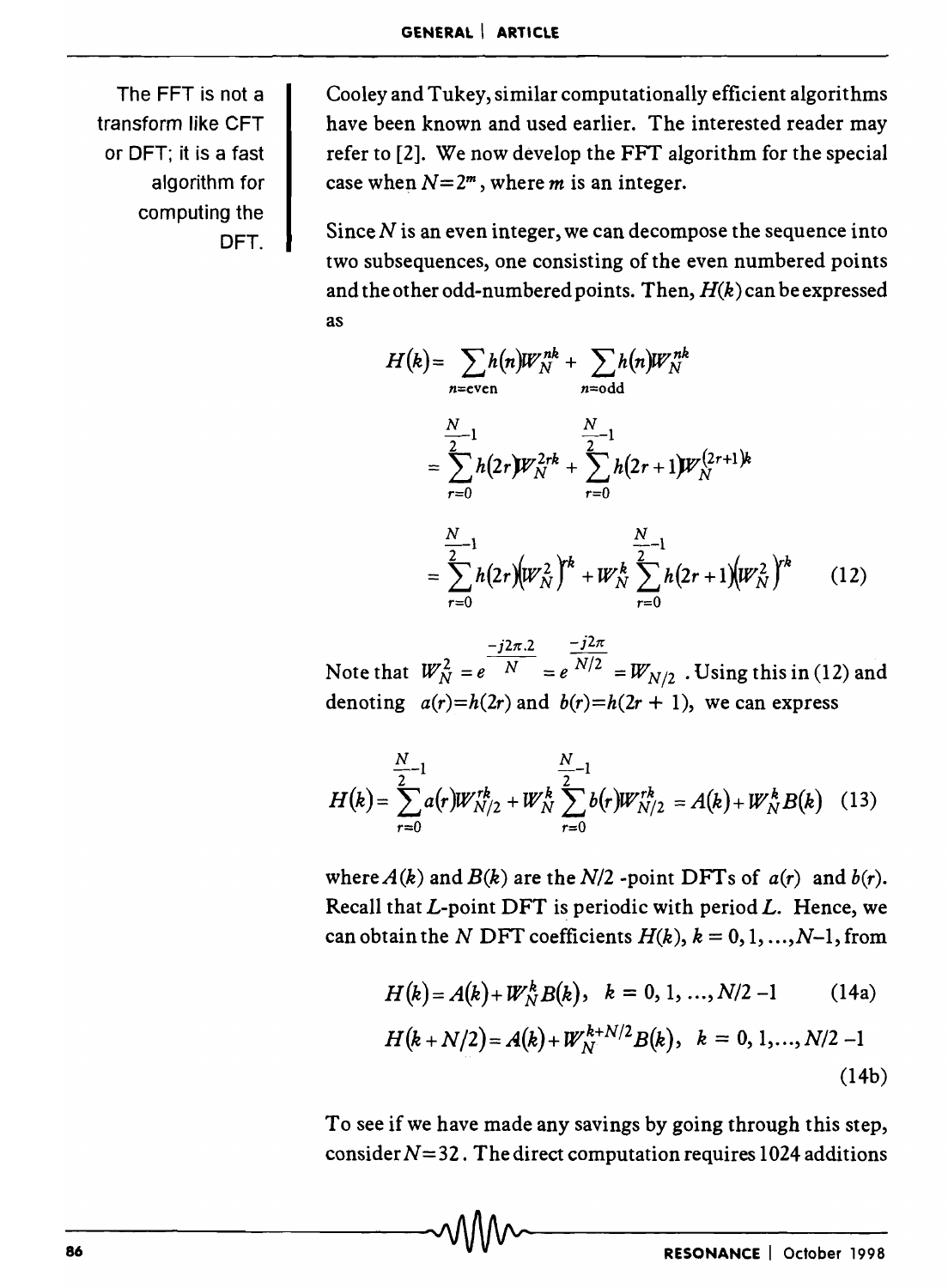and 1024 multiplications. If we instead compute 16 point DFTs directly and use (14), we need  $256 + 256 + 32 = 544$  multiplications and additions. Note the saving we have already made. We can apply the above step to the computation of  $A(k)$  and  $B(k)$ . That is, we divide each subsequence into two, consisting of evennumbered and odd-numbered points. To elaborate this, consider  $N = 8$ . In the first step of the algorithm, given above, we divide  $\{h(0), h(1), ..., h(7)\}\$ into  $\{h(0), h(2), h(4), h(6)\}\$  and  $\{h(1), h(3),$  $h(5)$ ,  $h(7)$  In the second step of the algorithm, we decompose the even-numbered subsequence into  $\{h(0), h(4)\}\$  and  $\{h(2),$  $h(6)$  and the odd-numbered subsequence into  $\{h(1), h(5)\}$  and  $\{h(3), h(7)\}\.$  After the second step of the algorithm, the number of arithmetic operations required to compute the  $N$ -point  $DFT$ through  $N/4$ -point DFTs and combining them is  $4(64) + 32 +$  $32 = 320$  for  $N=32$ . Note the reduction from 544 to 320 by applying the above step for the second time. We can continue this until each subsequence is a 2-point sequence. Further decomposition into I-point sequences does not help since the DFT of a single sample is the sample itself.

*Figure* 3 gives the flow graph of 8-point FFT algorithm. This algorithm is known as decimation-in-time FFT since the sequences are decimated in the time domain. In this case, the input time samples are in the so-called bit-reversed order and the output DFf coefficients are in the natural order. We can develop another form by applying the decimation to the DFT coefficients, i.e., applying the decimation to frequency domain samples. The corresponding algorithm is called decimation-infrequency FFf. In this case, the input time samples are in natural order while the output DFT coefficients are in bitreversed order.

We note the following from the flow graph of *Figure* 3. The algorithm consists of 3 stages (*m* stages when  $N=2<sup>m</sup>$ ) and at each stage, we require  $N$  multiplications and  $N$  additions. Thus for  $N=2^m$ , the FFT algorithm requires *N* log, *N* multiplications and the same number of additions. A close observation of the flow graph, however, reveals that the multiplications with  $W_N^0$ ,